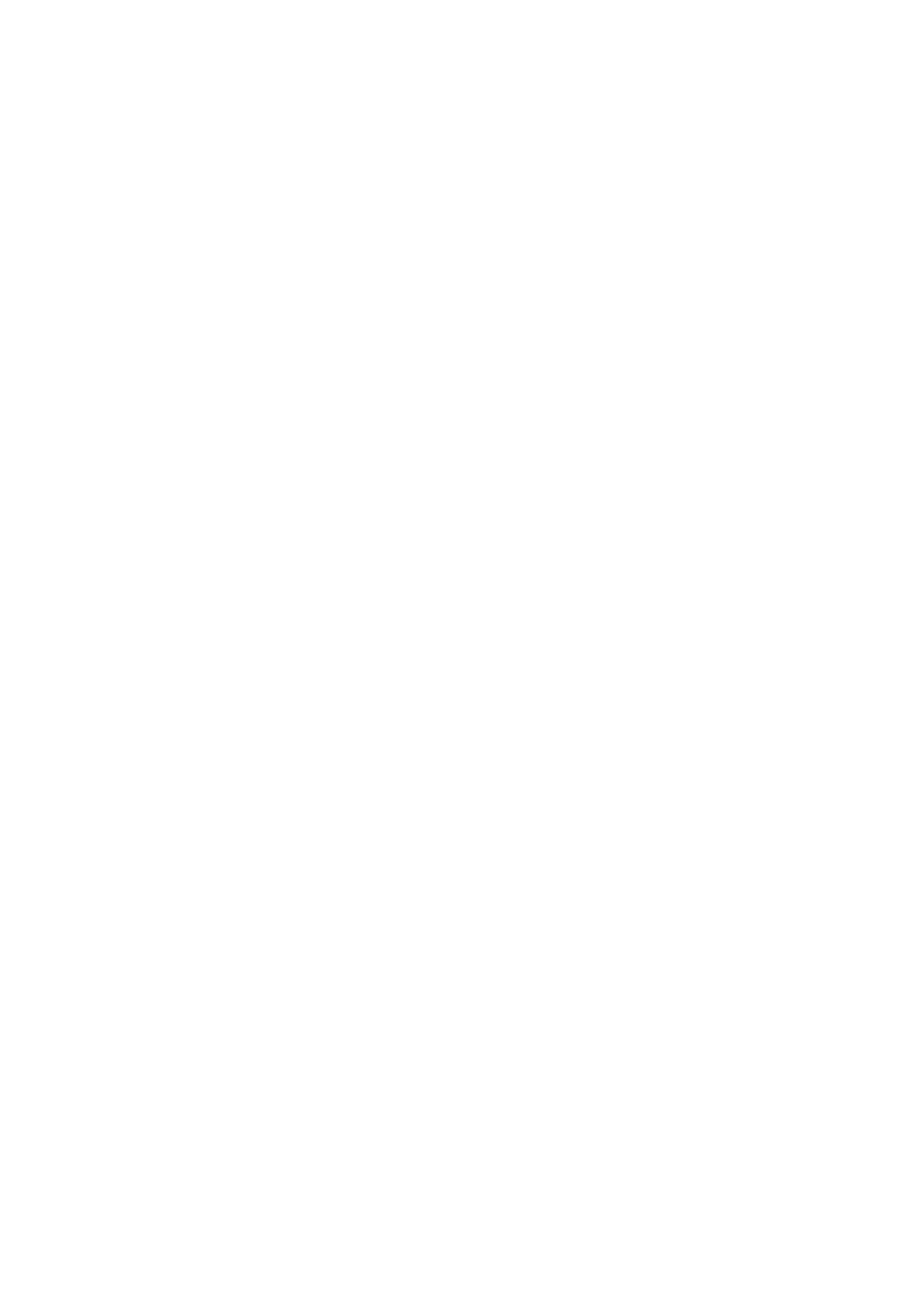# INDEPENDENT STATE OF PAPUA NEW GUINEA.



Chapter 228.

## *Dangerous Drugs Act* **1952***.*

### **ARRANGEMENT OF SECTIONS.**

# **PART I – PRELIMINARY.**

- 1. Interpretation. "dangerous drugs" "licence"
- 2. Declaration of dangerous drugs.

## **PART II – CONTROL OF DANGEROUS DRUGS.**

- 3. Production, etc., of dangerous drugs.
- 4. Importation of dangerous drugs.

## **PART III – IMPORT LICENSING.**

- 5. Licences.
- 6. Cancellation of licence.
- 7. Import authorization.
- 8. Storage of dangerous drugs.
- 9. Confiscation of dangerous drugs on termination of licence.

## **PART IV – MISCELLANEOUS.**

- 10. Forfeiture of dangerous drugs illegally imported.
- 11. Returns as to dangerous drugs.
- 12. Regulations.

## **SCHEDULE 1 – Dangerous Drugs.**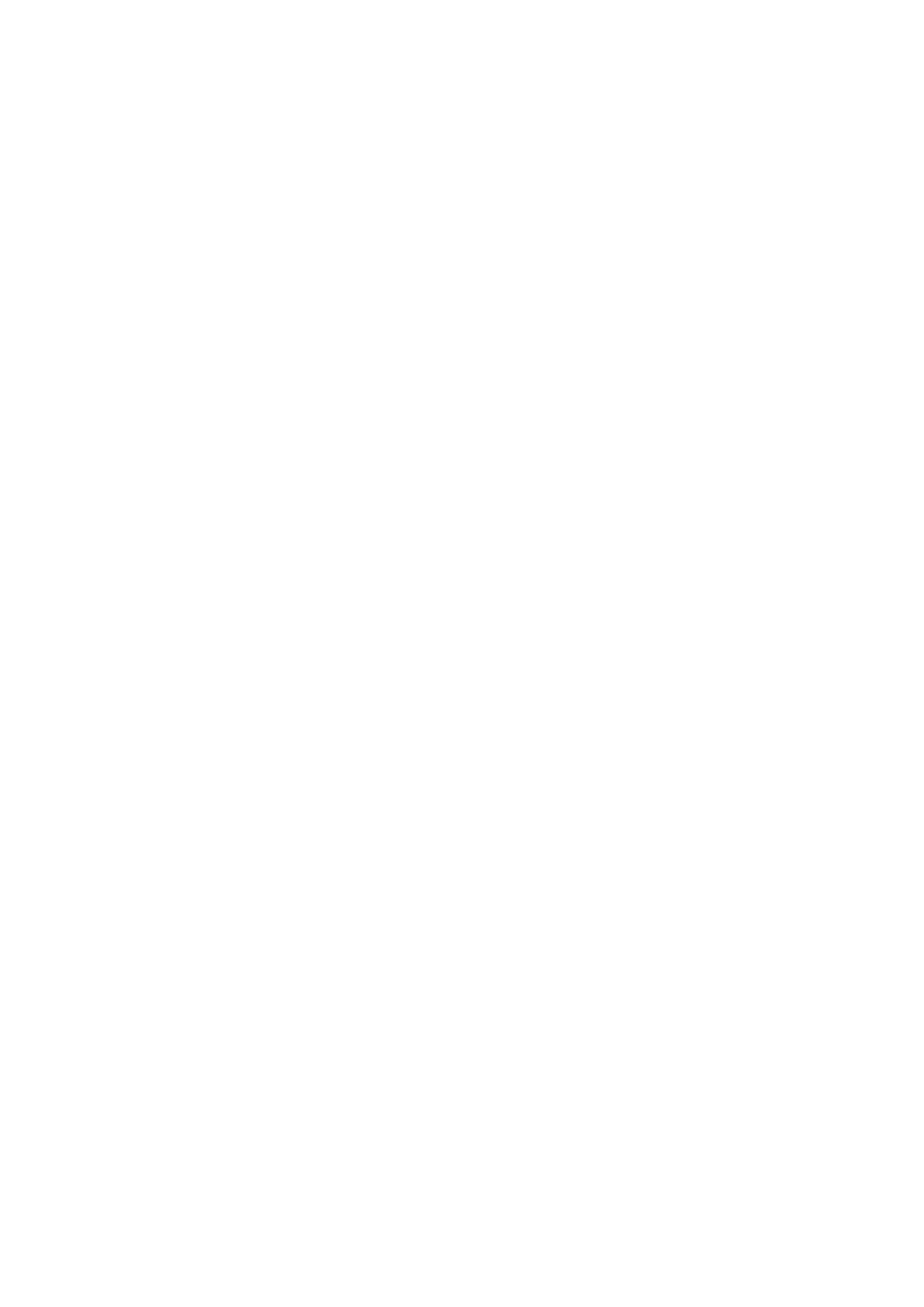# **INDEPENDENT STATE OF PAPUA NEW GUINEA.**



AN ACT

entitled

### *Dangerous Drugs Act* **1952***,*

Being an Act relating to dangerous drugs.

### **PART I. – PRELIMINARY.**

#### **1. INTERPRETATION.**

In this Act–

### **"dangerous drugs"** means–

- (*a*) a substance specified in Schedule 1; and
- (*b*) any other substance declared to be a dangerous drug under Section 2,

and, unless specifically excluded, includes–

- (*c*) any active principle, alkaloid, derivative (natural or synthetic), isomer, esther, ether, salt or compound of such a substance; and
- (*d*) all preparations and admixtures containing any proportion of such a substance or any of its active principles, alkaloids, derivatives (natural or synthetic), isomers, esthers, ethers, salt or compounds;

**"licence"** means a licence under Section 5.

### **2. DECLARATION OF DANGEROUS DRUGS.**

The Minister may, by notice in the National Gazette, declare a substance to be a dangerous drug for the purposes of this Act.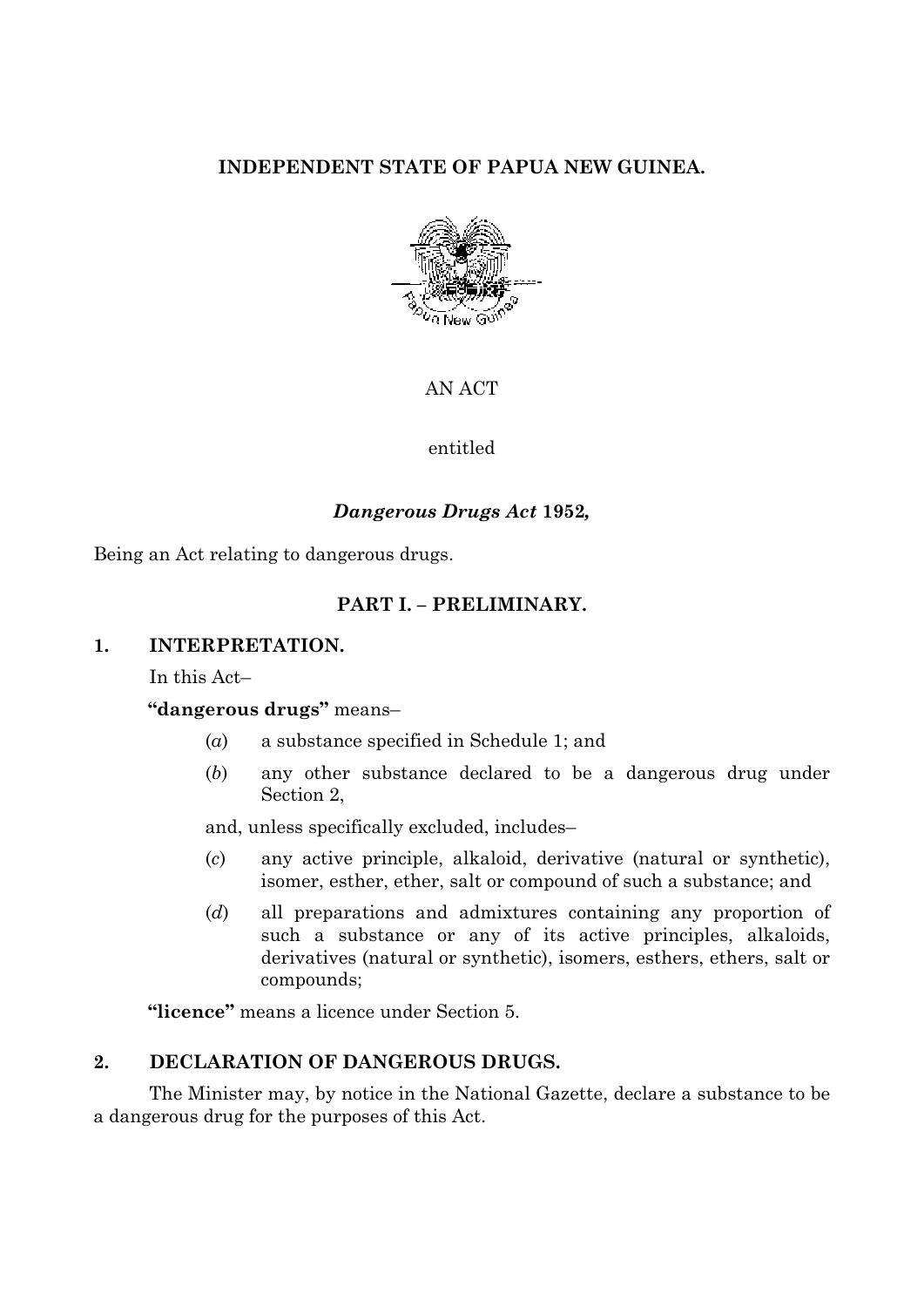# **3. PRODUCTION, ETC., OF DANGEROUS DRUGS.**

(1) A person who knowingly–

- (*a*) cultivates a plant from which a dangerous drug can be made; or
- (*b*) makes a dangerous drug; or
- (*c*) exports a dangerous drug; or
- (*d*) is in possession of or conveys a dangerous drug or a plant or part of a plant from which a dangerous drug can be made,

is guilty of an offence unless he is authorized to do so by or under some other Act.

Penalty: Imprisonment for a term of not less than three months and not exceeding two years.

(2) An offence against Subsection (1) is punishable on summary conviction.

# **4. IMPORTATION OF DANGEROUS DRUGS.**

(1) This section does not apply in respect of a dangerous drug imported, or the importation of a dangerous drug, by the holder of a licence and in accordance with the conditions and restrictions imposed by Section 5.

(2) Subject to Subsection (1), the importation into the country of a dangerous drug is prohibited.

(3) A person who–

- (*a*) without reasonable excuse (proof of which is on him), has a dangerous drug in his possession on board a ship; or
- (*b*) without reasonable excuse (proof of which is on him) has in his possession a dangerous drug that has been imported into the country; or
- (*c*) fails to disclose, on demand, to the Minister or to an officer authorized by the Minister for the purpose any information in his possession or power concerning the importation or intended importation into the country of a dangerous drug,

is guilty of an offence.

Penalty: Imprisonment for a term of not less than three months and not exceeding two years.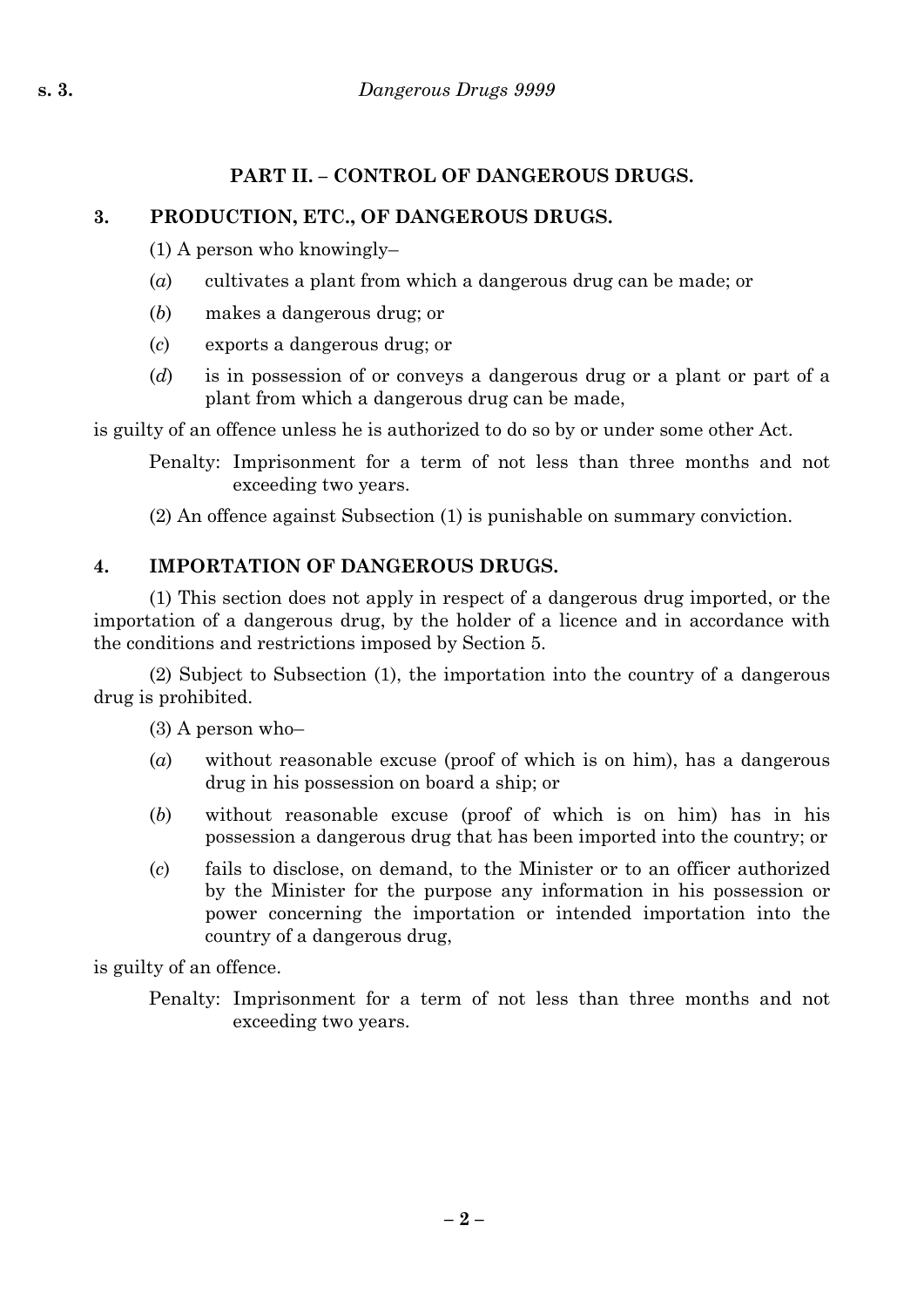### **PART III. – IMPORT LICENSING.**

#### **5. LICENCES.**

(1) The Minister may grant a licence to a person to import into the country dangerous drugs, or one or more particular forms of dangerous drugs to be specified in the licence, subject to the following conditions and restrictions:–

- (*a*) the drugs shall be imported for medicinal purposes only; and
- (*b*) a licence to import the drugs shall be issued only to–
	- (i) a medical practitioner; or
	- (ii) a veterinary surgeon registered under the *Veterinary Surgeons Act 1966* or under a law of a State of Australia; or
	- (iii) a dentist; or
	- (iv) a pharmacist; or
	- (v) a person who proves to the satisfaction of the Minister that he is a fit and proper person to be allowed to import dangerous drugs or the particular form of dangerous drugs that he seeks permission to import.
- (2) A licence–
- (*a*) shall be in the prescribed form; and
- (*b*) is for a period of one year and may be renewed from time to time for a like period.
- (3) Before a licence is granted the applicant shall–
- (*a*) give security to the satisfaction of the Minister that–
	- (i) all importations made by him under the licence or of any renewal of the licence will be disposed of for medicinal purposes only; and
	- (ii) he will record in a book kept by him for the purpose particulars of the quantities imported and except where the Minister, by written notice, declares otherwise, how and to whom they have been disposed of; and
	- (iii) he will at all reasonable times produce to the Minister, or an officer authorized by the Minister for the purpose, the book so kept and the balance of the importations on hand at the time when the book is produced; and
	- (iv) he will comply with this Act; and
- (*b*) give a written undertaking that he will be responsible for the making of reasonable inquiries as to the purpose and destination of dangerous drugs imported under the licence and subsequently sold, with a view to assuring himself that the drugs are intended for medicinal purposes only.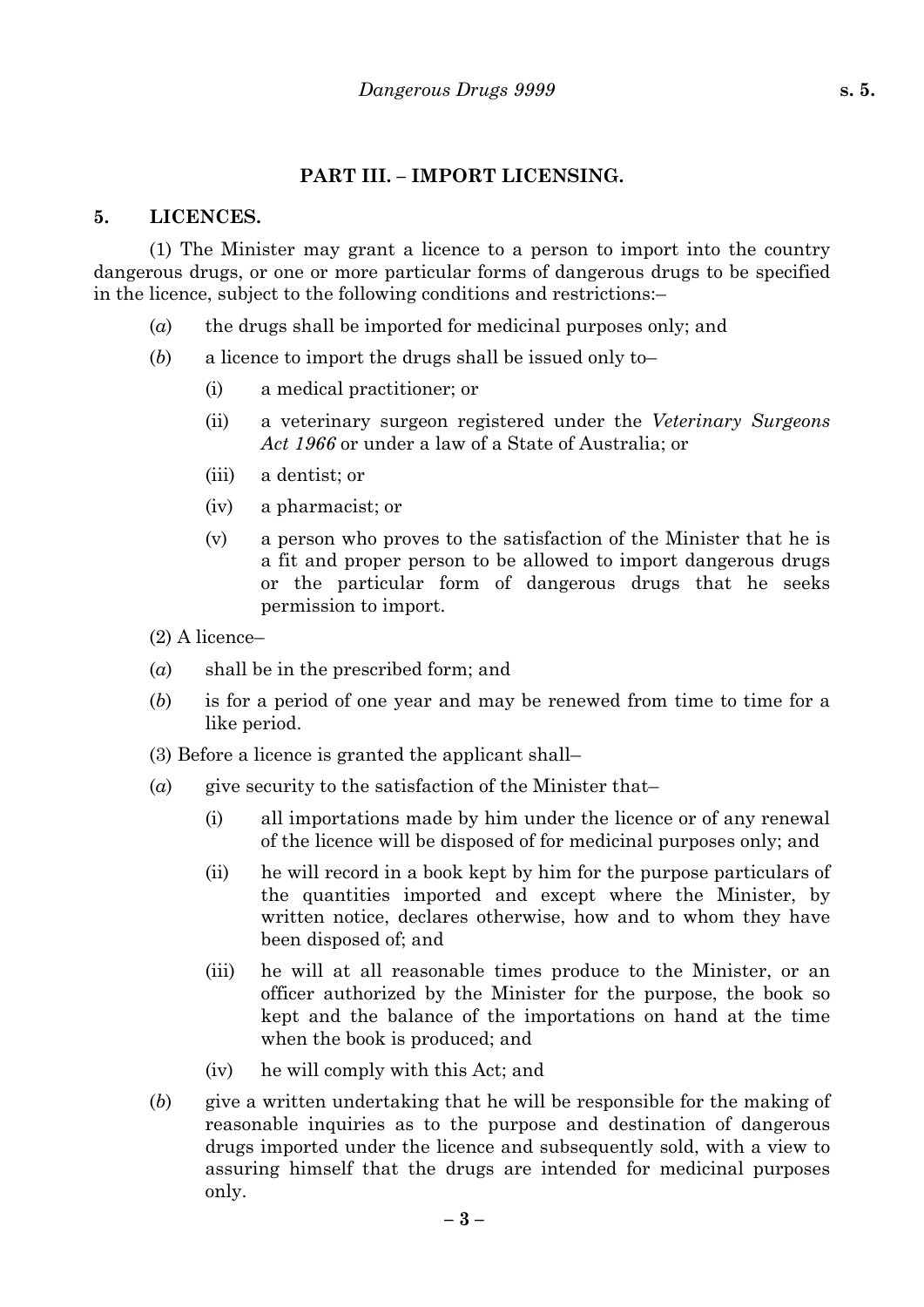# **6. CANCELLATION OF LICENCE.**

The Minister may at any time cancel a licence.

# **7. IMPORT AUTHORIZATION.**

(1) The holder of a licence shall advise the Minister of his intention to import dangerous drugs and shall state–

- (*a*) the exact description and quantity of the drugs to be imported; and
- (*b*) the name and address of the firm in the exporting country from which the drugs are to be obtained.

(2) The Minister may issue to the importer a certificate in the prescribed form, specifying the period within which the importation must be effected.

# **8. STORAGE OF DANGEROUS DRUGS.**

The holder of a licence who has in his possession dangerous drugs must–

- (*a*) store them in a locked cupboard or room; and
- (*b*) retain the custody of the key of the cupboard or room.

Penalty: A fine not exceeding K100.00 or imprisonment for a term not exceeding three months.

# **9. CONFISCATION OF DANGEROUS DRUGS ON TERMINATION OF LICENCE.**

(1) Where–

- $(a)$  the holder of a licence who–
	- (i) has in his custody or possession dangerous drugs of which he is the owner; and
	- (ii) is not authorized to sell poisons and dangerous substances under Section 8 of the *Poisons and Dangerous Substances Act 1952*,

surrenders his licence; or

(*b*) the licence of any such licensee expires or is cancelled,

the Minister or an officer authorized by the Minister for the purpose shall, on the surrender, expiration or cancellation, as the case may be, confiscate the dangerous drugs in the custody or possession of the licensee.

(2) Where dangerous drugs are confiscated under Subsection (1), the State may pay to the licensee compensation in such sum as the Minister, in the particular case, thinks proper.

- (3) Where–
- $(a)$  the holder of a licence who–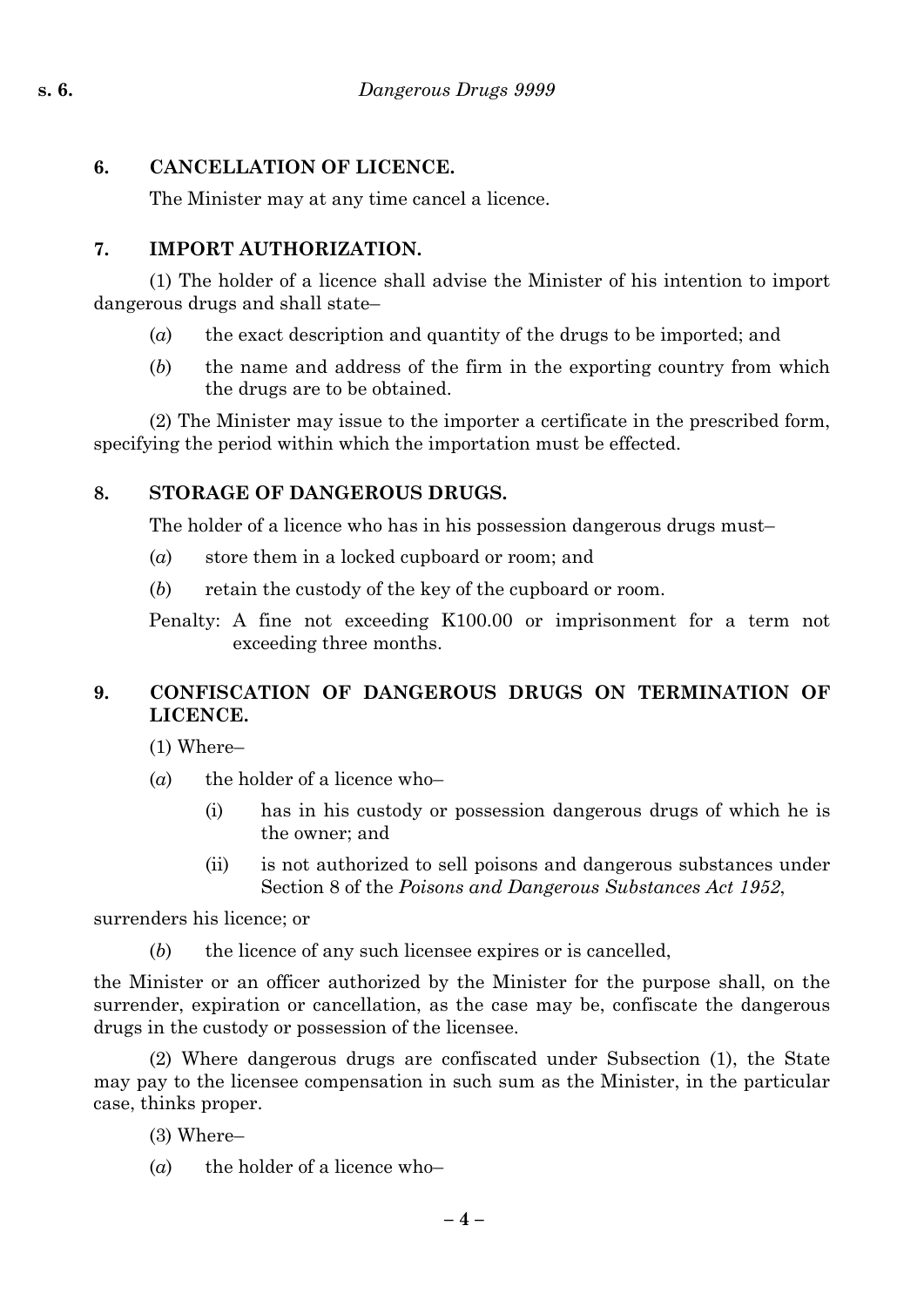- (i) has in his custody or possession dangerous drugs of which he is not the owner; and
- (ii) is not authorized to sell poisons and dangerous substances under Section 8 of the *Poisons and Dangerous Substances Act 1952*,

surrenders his licence; or

(*b*) the licence of any such licensee expires or is cancelled,

and the owner of the dangerous drugs is not authorized to sell poisons and dangerous substances under Section 8 of the *Poisons and Dangerous Substances Act 1952*, the owner must immediately notify the Minister, in writing, of the surrender, expiration or cancellation, as the case may be.

Penalty: A fine not exceeding K100.00 or imprisonment for a term not exceeding three months.

(4) Where notice is given under Subsection (2), the Minister, or an officer authorized by the Minister for the purpose, shall confiscate the dangerous drugs and the State may pay to the owner compensation in such sum as the Minister, in the particular case thinks proper.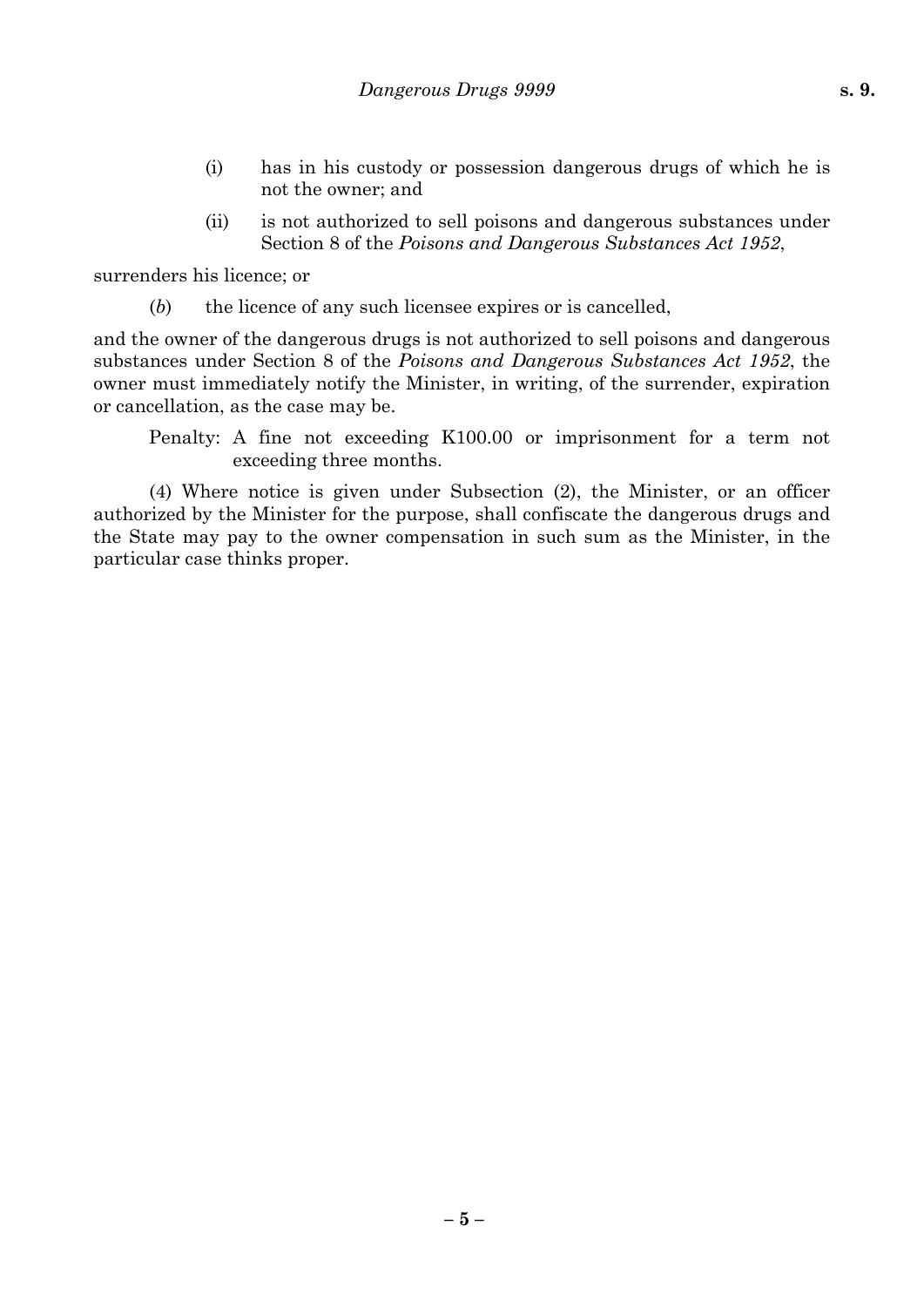# **PART IV. – MISCELLANEOUS.**

# **10. FORFEITURE OF DANGEROUS DRUGS ILLEGALLY IMPORTED.**

Dangerous drugs imported in contravention of this Act or of a licence shall be seized by a Customs Officer and may be dealt with as the Minister directs.

# **11. RETURNS AS TO DANGEROUS DRUGS.**

The Minister shall furnish to the National Executive Council–

- (*a*) during the month of January in each year a return setting out–
	- (i) the stocks of dangerous drugs held by importers in the country; and
	- (ii) the imports of dangerous drugs into, and the consumption of dangerous drugs in, the country during the preceding year; and
	- (iii) the amount of dangerous drugs confiscated during the preceding year, the reasons for confiscation and the manner of disposal of the confiscated drugs; and
- (*b*) a quarterly return setting out the imports of dangerous drugs during the preceding three months.

## **12. REGULATIONS.**

The Head of State, acting on advice, may make regulations, not inconsistent with this Act, prescribing all matters that by this Act are required or permitted to be prescribed, or that are necessary or convenient to be prescribed for carrying out or giving effect to this Act, and in particular–

- (*a*) for requiring persons to furnish such returns in relation to dangerous drugs as are necessary for the purposes of carrying out this Act; and
- (*b*) for prescribing the fees to be paid for the issue of a licence; and
- (*c*) for prescribing the forms to be used for the purposes of this Act; and
- (*d*) for prescribing penalties of fines not exceeding K100.00 for a breach of the regulations.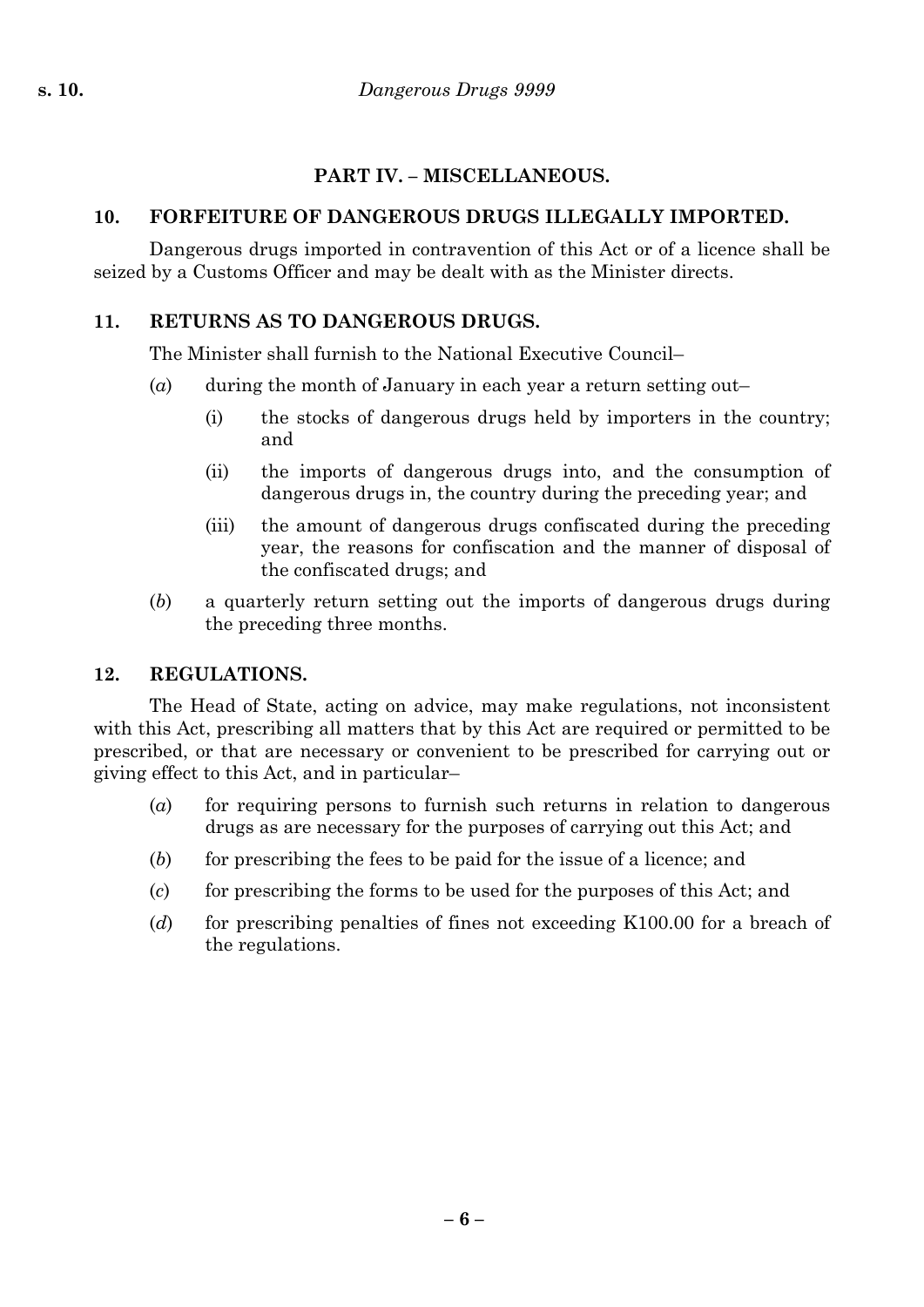# **SCHEDULE 1 – DANGEROUS DRUGS.**

Acetorphine (M. 183).

Acetyldihydrocodeine, except in preparations containing not more than 100 mg of the drug per dosage unit and with a concentration of not more than 2.5% in undivided preparations.

Acetylmethadol.

Allylprodine.

Alphacetylmethadol.

Alphameprodine.

Alphamethadol.

Alphaprodine.

Amphetamine, except when the base is supplied for inhalation and is absorbed on an inert solid material.

Anileridine.

Benzylmorphine.

Betacetylmethadol.

Betameprodine.

Betamethadol .

Betaprodine.

Bufotenine.

Bunamiodyl.

Cannabis and Cannabis resin, and extracts and tinctures of Cannabis.

Clonitazene.

Coca leaf.

Cocaine, except in preparations containing not more than 0.1% of cocaine.

Codoxime (dihydrocodeinone-6-carboxymethyloxime).

Concentrate of poppy straw (the material arising when poppy straw has entered into a process of concentration of its alkaloids).

Desomorphine.

Dextromoramide.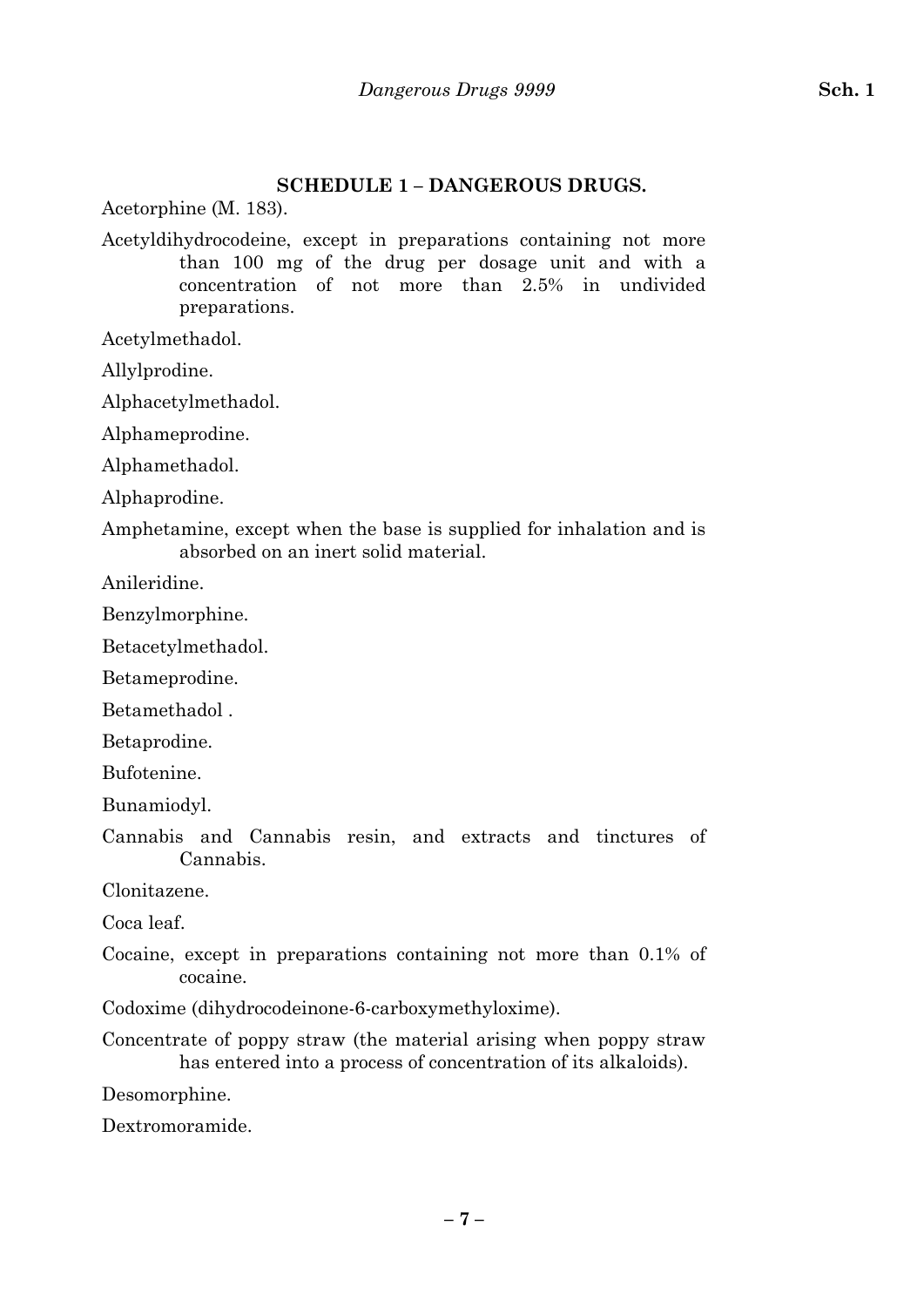Dextropropoxyphene, except in preparations containing not more than 100 mg of the drug per dosage unit and with a concentration of not more than 2.5% in undivided preparations.

Diacetylmorphine (heroin).

Diacetylnalorphine.

Diampromide.

Diethylthiambutene.

Dihydrohydroxymorphinone (oxymorphone).

Dihydromorphine.

Dimenoxadol.

Dimepheptanol.

Dimethylthiambutene.

Dimethyltryptamine.

Dioxaphetyl Butyrate.

Diphenoxylate, except in preparations containing not more than 2.5 mg of diphenoxylate calculated as the base and not less than 25 micrograms of atropine sulphate per dosage unit.

Dipipanone.

Ecgonine.

Ethylmethylthiambutene.

Ethylmorphine, except in preparations with a concentration of2.5% or less.

Etonitazene.

Etorphine (M.99).

Etoxeridine.

Fentanyl.

Furethidine.

Heptane Derivatives having addiction properties and not specifically listed.

Hydrocodone (dihydrocodeinone).

Hydromorphinol (14-hydroxydihydromorphine).

Hydromorphone (dihydromorphinone).

Hydroxypethidine.

Isomethadone.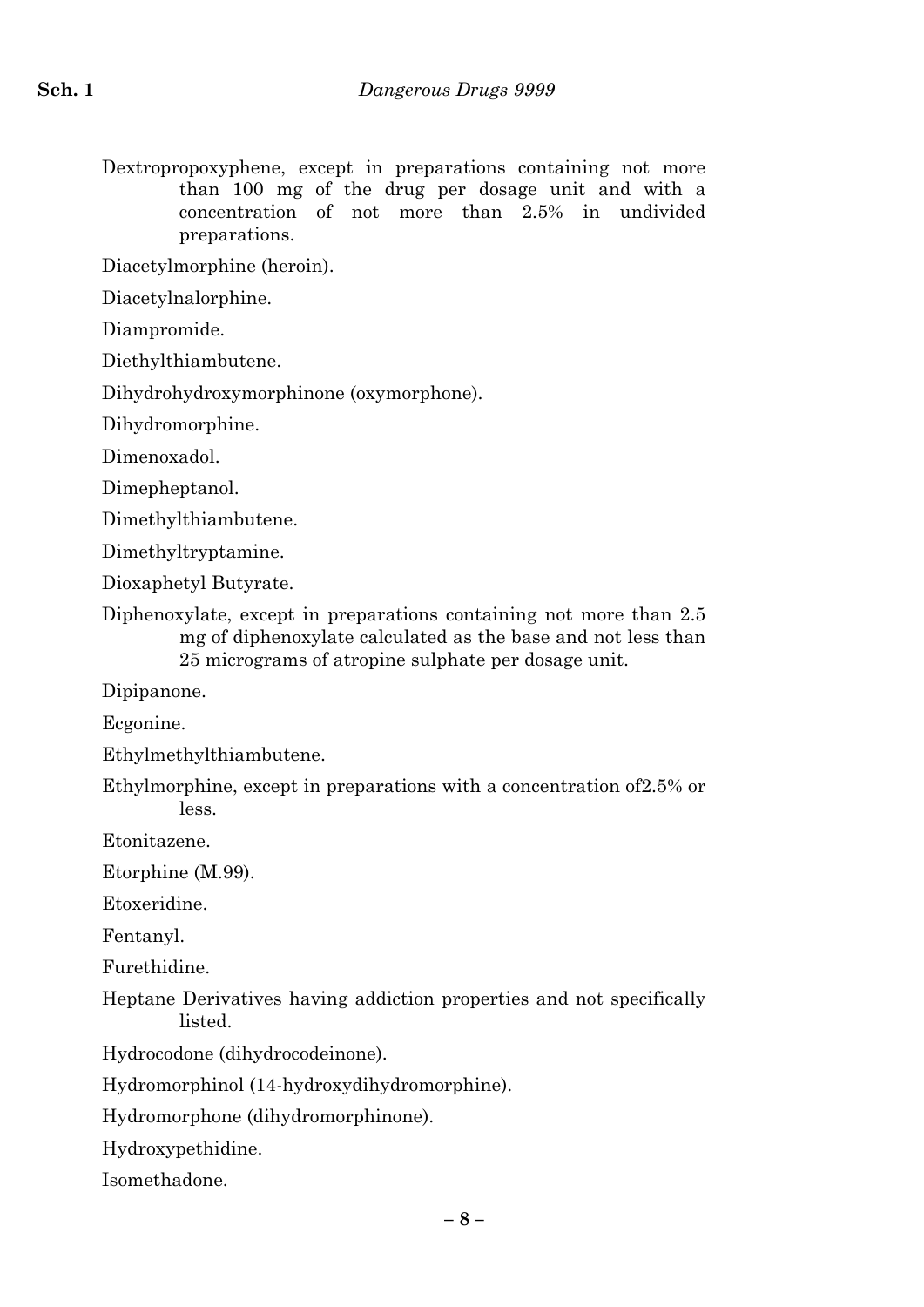Ketobemidone.

Levomethorphan.

Levomoramide.

Levophenacylmorphan.

Levorphanol.

Lysergic acid.

Lysergic acid diethylamide.

Mescaline.

Metazocine.

Methadone.

Methadone–Intermediate.

Methyldesorphine.

Methyldihydromorphine.

1-methyl-4-phenylpiperidine-4-carboxylic acid.

Metopon (5-methyldihydromorphinone).

Moramide–Intermediate.

Morpheridine.

Morphinan.

Morphine, except in any solution or dilution in an inert substance containing 0.2% or less of morphine calculated as anhydrous morphine.

Morphine derivatives not specifically listed.

Morphine methobromide and other pentavalent nitrogen morphine derivatives.

Morphine-N-oxide.

Morphine substitutes not specifically listed.

Myrophine.

Nicocodine.

Nicodicodine.

Nicomorphine.

Noracymethadol.

Norlevorphanol.

Normethadone.

Normorphine (demethylmorphine).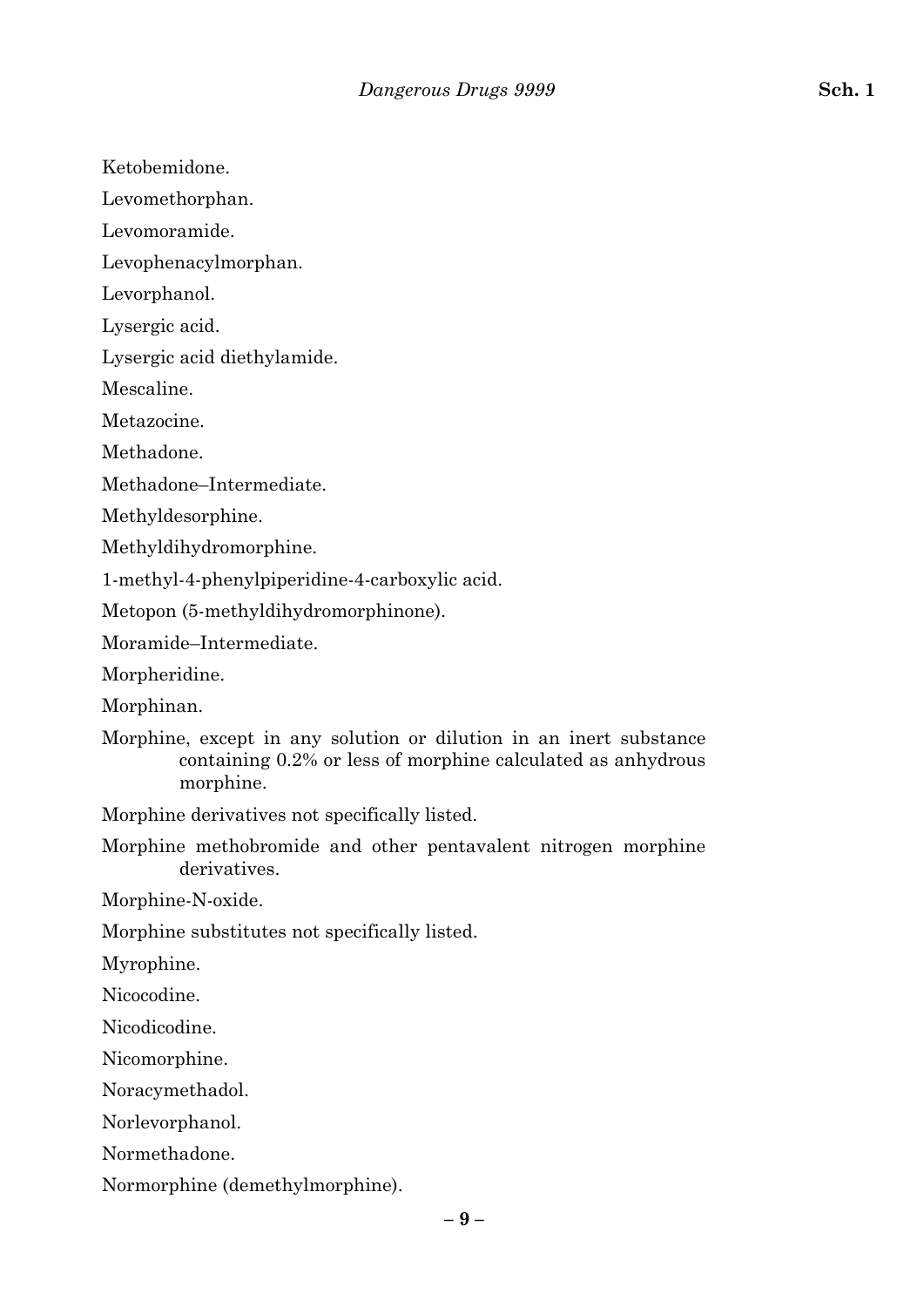Norpipanone.

Opium in any form–except the alkaloid Papaverine–and in substances containing more than 0.2% of morphine calculated as anhydrous morphine.

Oxycodone.

Oxymorphine.

Pethidine.

Pethidine-Intermediate-A.

Pethidine-Intermediate-B.

Pethidine-Intermediate-C.

Phenadoxone.

Phenamprodine.

Phenazocine.

Phenomorphan.

Phenoperidine.

Pholcodine, except in preparations containing not more than 100 mg of the drug per dosage unit and with a concentration of not more than 2.5% in undivided preparations.

Piminodine.

Piperidine derivatives having addiction properties and not specifically **listed** 

Piritramide.

Proheptazine.

Properidine.

Psilocin.

Psilocybin.

Racemethorphan.

Racemoramide.

Racemorphan.

Thebacon.

Thebaine.

Trimeperidine.

Acetorphine (M. 183).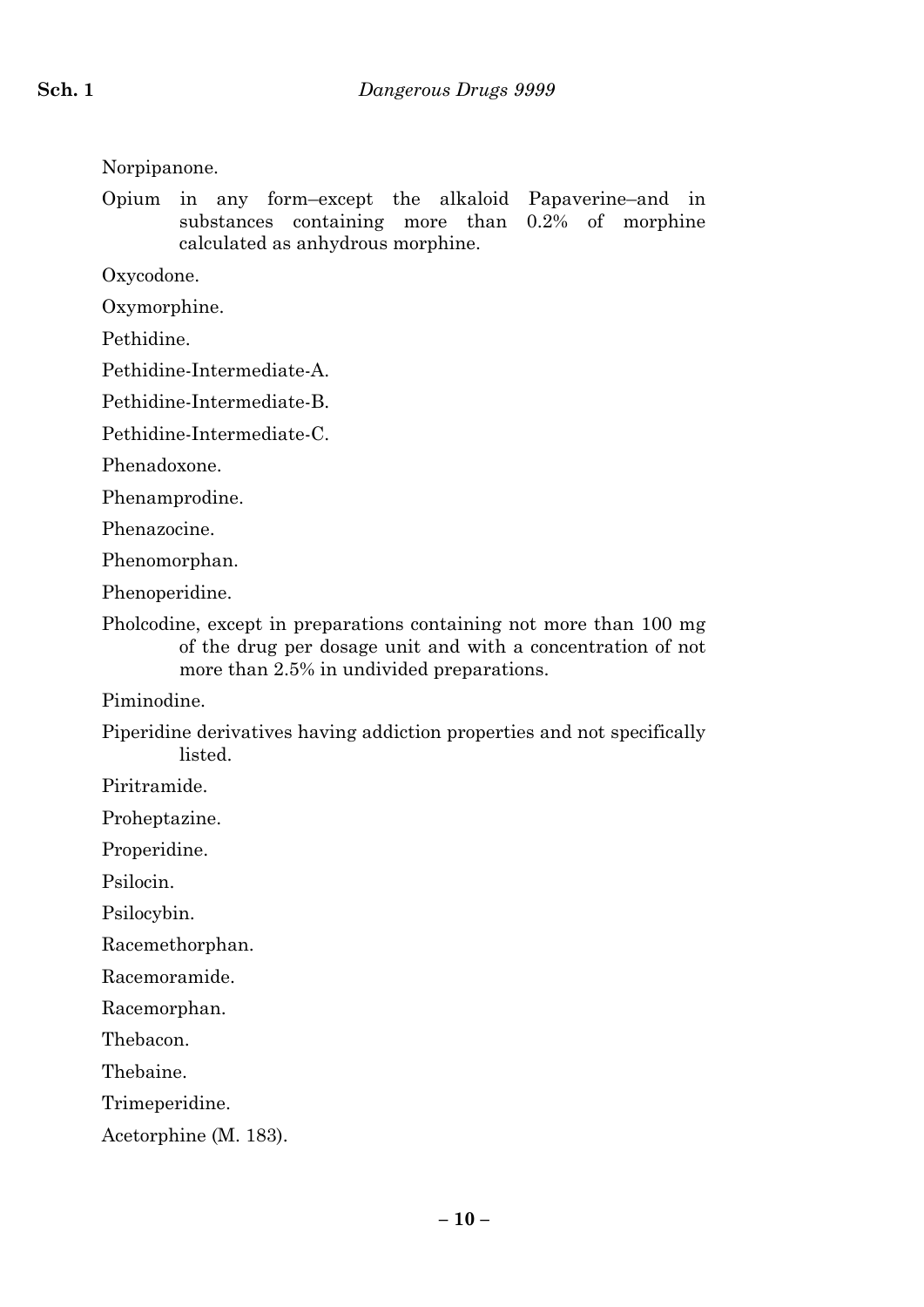Acetyldihydrocodeine, except in preparations containing not more than 100 mg of the drug per dosage unit and with a concentration of not more than 2.5% in undivided preparations.

Acetylmethadol.

Allylprodine.

Alphacetylmethadol.

Alphameprodine.

Alphamethadol.

Alphaprodine.

Amphetamine, except when the base is supplied for inhalation and is absorbed on an inert solid material.

Anileridine.

Benzylmorphine.

Betacetylmethadol.

Betameprodine.

Betamethadol .

Betaprodine.

Bufotenine.

Bunamiodyl.

Cannabis and Cannabis resin, and extracts and tinctures of Cannabis.

Clonitazene.

Coca leaf.

Cocaine, except in preparations containing not more than 0.1% of cocaine.

Codoxime (dihydrocodeinone-6-carboxymethyloxime).

Concentrate of poppy straw (the material arising when poppy straw has entered into a process of concentration of its alkaloids).

Desomorphine.

Dextromoramide.

Dextropropoxyphene, except in preparations containing not more than 100 mg of the drug per dosage unit and with a concentration of not more than 2.5% in undivided preparations.

Diacetylmorphine (heroin).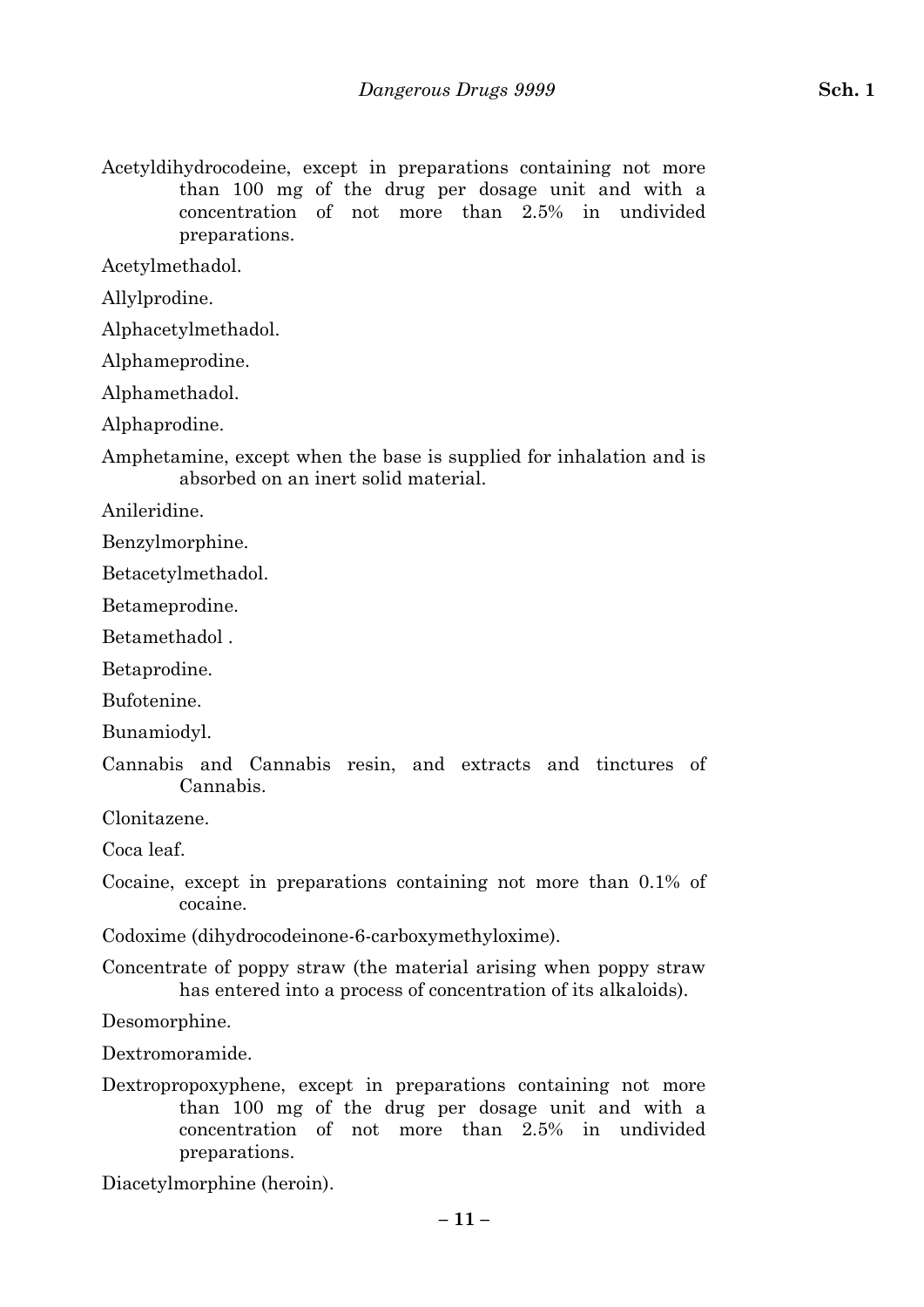Diacetylnalorphine.

Diampromide.

Diethylthiambutene.

Dihydrohydroxymorphinone (oxymorphone).

Dihydromorphine.

Dimenoxadol.

Dimepheptanol.

Dimethylthiambutene.

Dimethyltryptamine.

Dioxaphetyl Butyrate.

Diphenoxylate, except in preparations containing not more than 2.5 mg of diphenoxylate calculated as the base and not less than 25 micrograms of atropine sulphate per dosage unit.

Dipipanone.

Ecgonine.

Ethylmethylthiambutene.

Ethylmorphine, except in preparations with a concentration of2.5% or less.

Etonitazene.

Etorphine (M.99).

Etoxeridine.

Fentanyl.

Furethidine.

Heptane Derivatives having addiction properties and not specifically listed.

Hydrocodone (dihydrocodeinone).

Hydromorphinol (14-hydroxydihydromorphine).

Hydromorphone (dihydromorphinone).

Hydroxypethidine.

Isomethadone.

Ketobemidone.

Levomethorphan.

Levomoramide.

Levophenacylmorphan.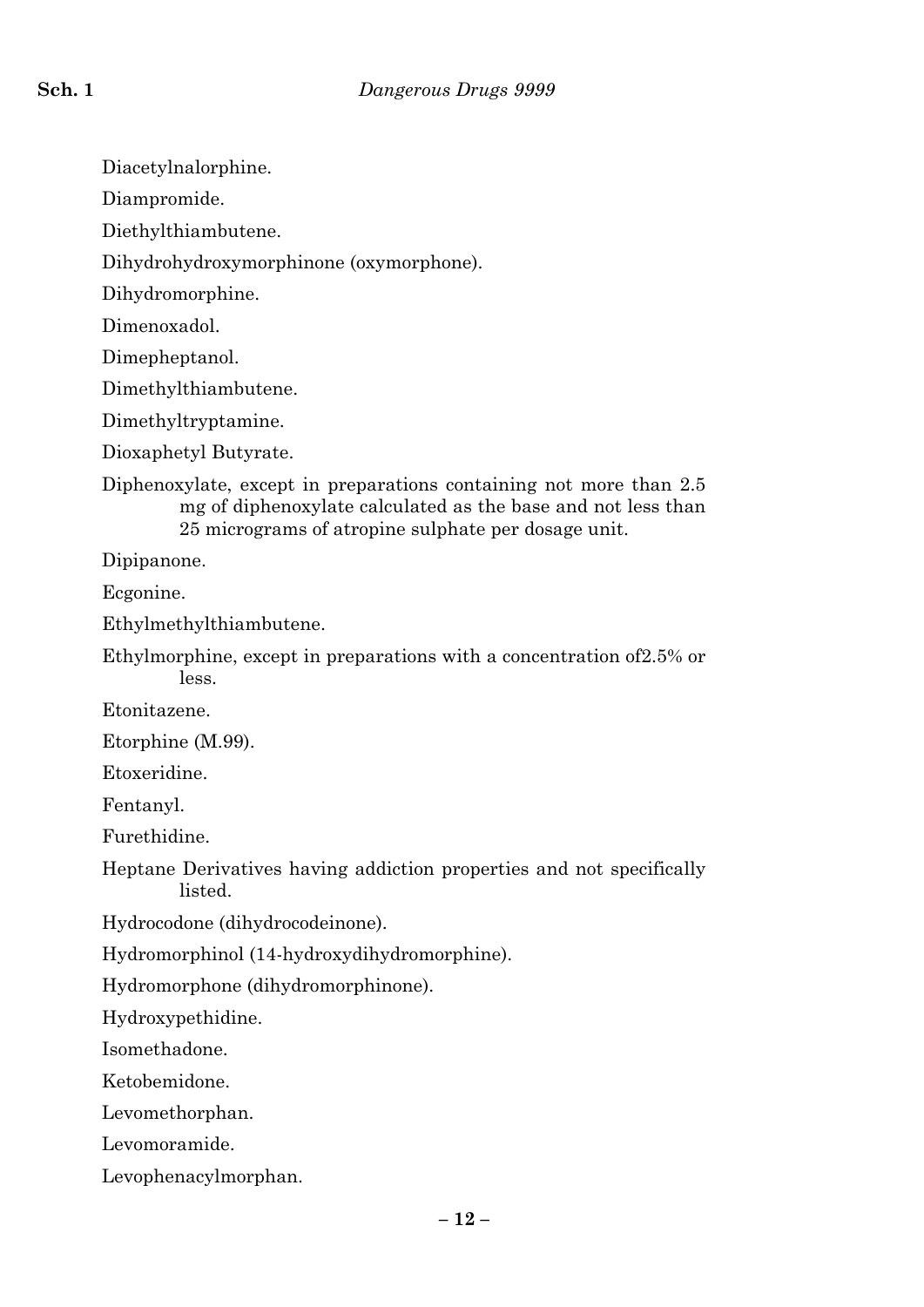Levorphanol.

Lysergic acid.

Lysergic acid diethylamide.

Mescaline.

Metazocine.

Methadone.

Methadone–Intermediate.

Methyldesorphine.

Methyldihydromorphine.

1-methyl-4-phenylpiperidine-4-carboxylic acid.

Metopon (5-methyldihydromorphinone).

Moramide–Intermediate.

Morpheridine.

Morphinan.

Morphine, except in any solution or dilution in an inert substance containing 0.2% or less of morphine calculated as anhydrous morphine.

Morphine derivatives not specifically listed.

Morphine methobromide and other pentavalent nitrogen morphine derivatives.

Morphine-N-oxide.

Morphine substitutes not specifically listed.

Myrophine.

Nicocodine.

Nicodicodine.

Nicomorphine.

Noracymethadol.

Norlevorphanol.

Normethadone.

Normorphine (demethylmorphine).

Norpipanone.

Opium in any form–except the alkaloid Papaverine–and in substances containing more than 0.2% of morphine calculated as anhydrous morphine.